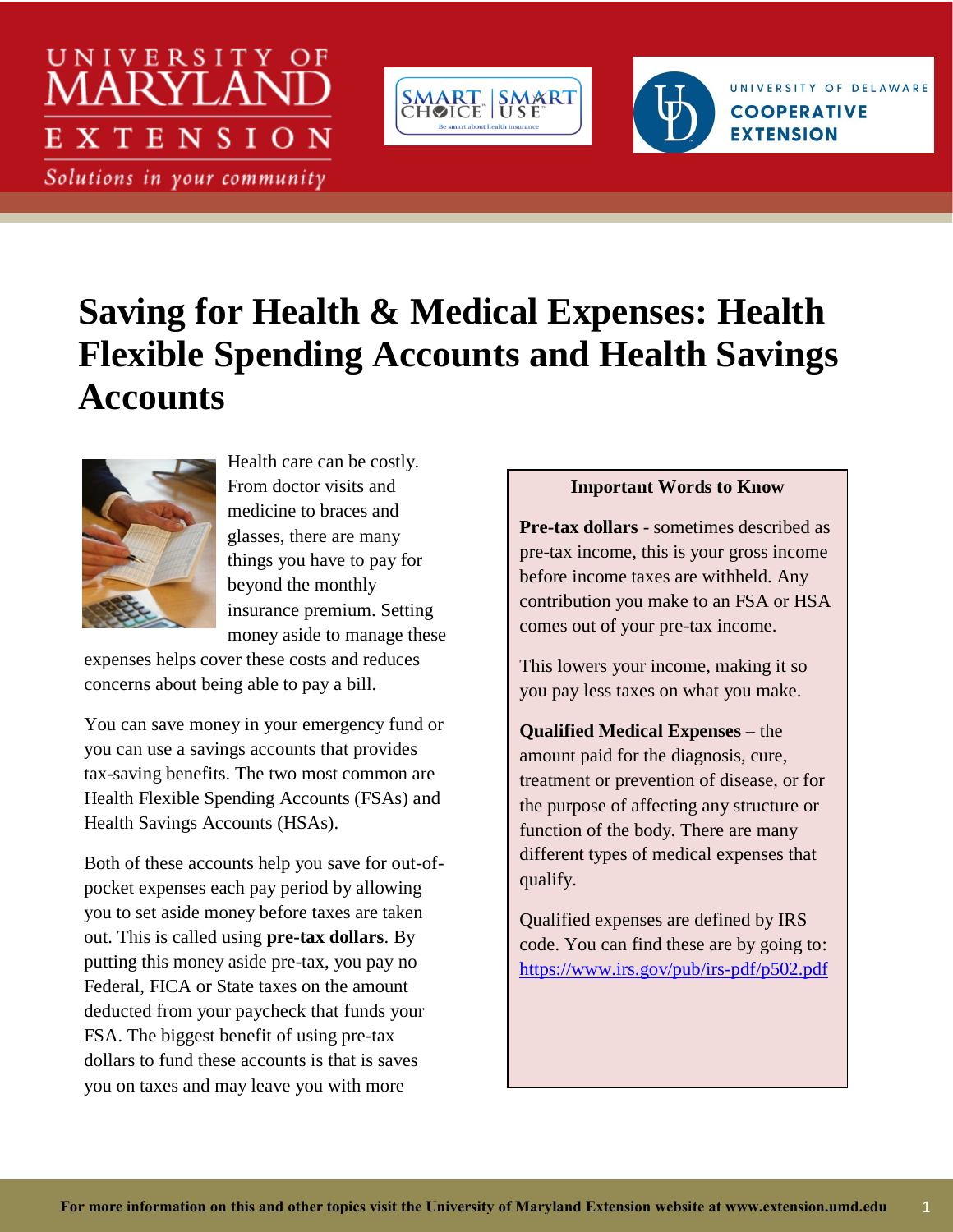money to pay for health care and other expenses.

Though the Health Flexible Spending Accounts (FSAs) and Health Savings Accounts (HSAs) are similar in their benefits, there are some key differences. This fact sheet helps to explain the difference between the two, what they can pay for and tips on figuring out how much to save.

# **Health Flexible Spending Account**

#### **1. What is it?**

A Health Flexible Spending Account (or Health FSA) is an account using pre-tax dollars. You can then be reimbursed for **qualified medical expenses**. Health FSAs may be part of your employer's benefits plan package; you cannot open one as an individual consumer. The money you choose to save is taken from your paycheck and placed in an account managed by a thirdparty agency. The IRS sets new limits each year so you'll need to check guidelines annually.

Your employer decides how to manage unspent money by the end of the year. There are two ways the IRS allows unspent money to be used. First, you can be given up to  $2\frac{1}{2}$  extra months to use the money in your Health FSA account. Second, you may be able to carry over up to \$500 into the next year. Your employer can offer one but not both options and is not required to offer either option. For more information on your plan, contact your employer's benefits office.

At the end of the plan year, you may lose any money left over in your Health FSA. So it's important to plan carefully and not put more money in your Health FSA than you think you'll spend within a year on things like copayments,

coinsurance, drugs, and other allowed health care costs.

#### **2. How do I Enroll in a Health FSA?**

Health FSAs are offered by employers, often during open enrollment. If offered, you can sign up for a Health FSA



during this period. For plan details, contact or visit your employer's benefits office.

# **Health Savings Account**

#### **1. What is it?**

A Health Savings Account (HSA) is a medical savings account available to you if you have a HSA-qualified, high-deductible health insurance plan (HDHP). The best way to figure if your plan qualifies is to ask your benefits office or insurance provider. If the plan is HDHP, you are able to open an HSA. This account allows you to save **pre-tax dollars** for **qualified medical expenses**. This provides the same tax reduction benefits as Health FSAs. Contributions can be made by you and/or your employer, but you are the account owner.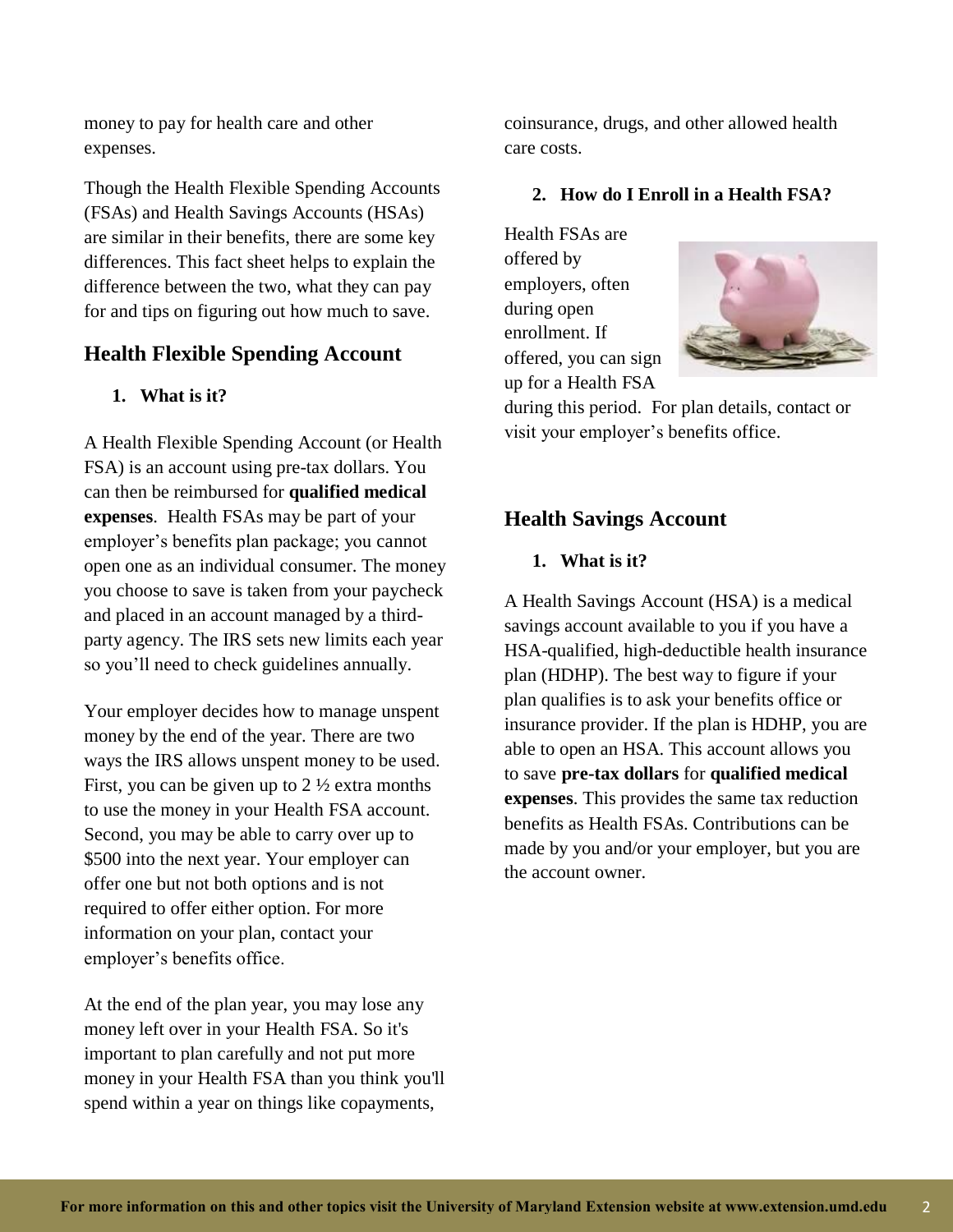Two key advantages to HSAs are you can build savings to help pay for future health care costs and earn interest on your contributions. The IRS limits the amount you can save each year. Don't worry; any money in the HSA that you don't spend carries over year to year.

If you no longer have HSA-eligible insurance coverage, you will lose the ability to deposit further funds, but funds already in the HSA remain available for use.

Because you are using **pre-tax dollars**, any withdrawals for expenses that are not qualified will be taxed as income and a 20% penalty will be charged. This penalty is waived if you're over age  $65^1$ .

#### **2. How do I set up an HSA?**

If your health insurance plan meets the rules for a Health Savings Account, you set up the account with a trustee. A qualified HSA trustee can be a bank, an insurance company, or any organization already approved by the IRS to be a HSA trustee. This means you don't have to use your health insurance company to set up the HSA but can go somewhere else. Your money can be invested to earn interest over time for your future use. Manage these funds with the same care that you manage your IRA or retirement savings accounts. As you choose an institution to hold your HSA, consider the fees, interest rate and how easy it will be to deposit and withdraw money<sup>2</sup>. To show the differences between the two plans, Table 1 highlights some of the key points of each. 2

#### **Important Words to Know**

**Explanation of Benefits**- (commonly referred to as an **EOB** form) is a statement sent by a health insurance company to covered individuals explaining what medical treatments and/or services were paid for on their behalf.

## **Using a Health Flexible Spending Account or Health Savings Account**

#### **1. How Can You Use These Accounts?**

Both the Health FSA and the HSA can be used for **qualified medical expenses** not covered by your insurance. Some eligible expenses are: copays, deductibles, vision expenses, dental procedures and some medical devices, such as a blood sugar meter for diabetics, canes and wheel chairs. For a full list of allowed services, go to <http://www.irs.gov/publications/p969/ar02.html> <sup>3</sup>

#### **2. How do I figure out how much to contribute?**

Many people would like to start an account but don't know how much to put in. Because the accounts are used for out-of-pocket expenses, a good place to start is to look at how much you spend on these. You can get this information by saving receipts, looking at your **explanation of benefits**, or calling your doctors' offices and pharmacy to get a print out of all visits and the amount you paid for the year.

It is important to calculate how much you may need to contribute. A list is shown on the next page to help you summarize what is called "Out-of-pocket Costs" or expenses you pay. Fill in the total amount spent for each, calculate the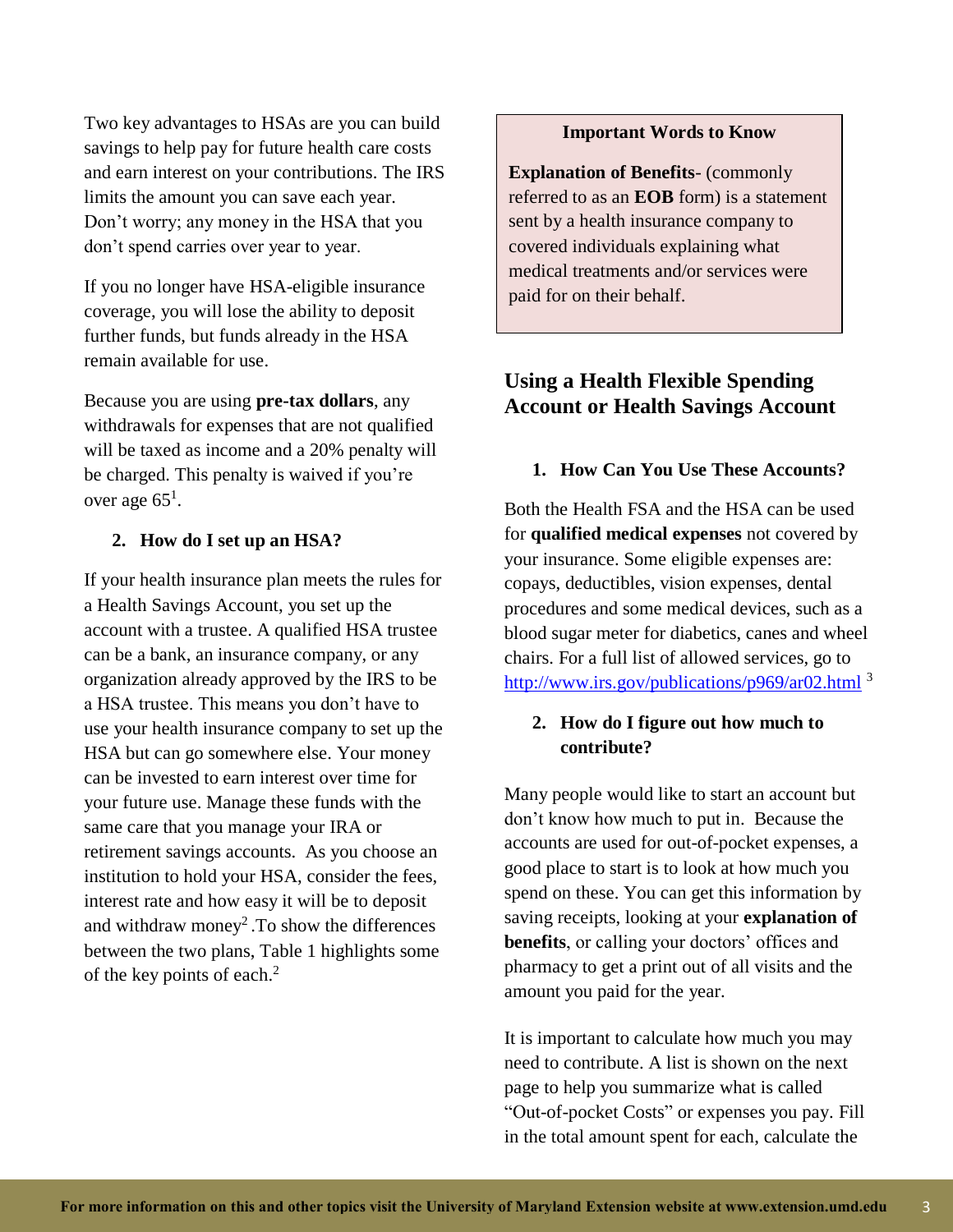total amount of out-of-pocket costs and then divide by the number of paychecks you receive each year to determine how much to have deducted each pay period. Remember you can only save up to the maximum allowed by your plan.

To learn more about out-of-pocket yearly increases, read the factsheet: *Helping You Make a "Good Guess" for Out-of-Pocket Health Costs*, found on extension.umd.edu/insure

#### **3. How do I get the money from the account?**



Many times, the Health FSA coordinating agency or HSA trustee will issue a debit card or check book. A debit

card or check is used to pay at the time of service. Others may have you pay cash and then submit receipts for reimbursement. With either method, documentation is needed to show it was a **qualified medical expense**.

Documentation usually includes:

- Date of service/purchase
- Amount spent
- Receipt of service
- Description of service/diagnosis code
- Prescription from doctor for some overthe-counter medicines

The claim will be reviewed and if it is a qualified expense, the amount requested will be approved.

### **Wrapping Up**

Both Health FSAs and HSAs provide an opportunity to save on qualified health care expenses. This can bring a tax savings and provides a nice incentive to set money aside. Talking with your employer's benefits office or your financial advisor can help you learn which type of account is available to you and what makes the best sense for your financial future.

For more information and resources related to your health and health insurance, please visit [http://extension.umd.edu/insure.](http://extension.umd.edu/insure)

#### **References**:

- 1. *IRS Publication 502, Medical and Dental Expenses*. Retrieved June, 1, 2014 from [http://www.irs.gov/uac/Publication-502,-](http://www.irs.gov/uac/Publication-502,-Medical-and-Dental-Expenses-1) [Medical-and-Dental-Expenses-1.](http://www.irs.gov/uac/Publication-502,-Medical-and-Dental-Expenses-1)
- 2. *IRS Publication 969*. Retrieved June 1, 2014 from [http://www.irs.gov/publications/p969/ar02.h](http://www.irs.gov/publications/p969/ar02.html) [tml.](http://www.irs.gov/publications/p969/ar02.html)
- 3. *IRS Notice 2012*-40. Retrieved July 9, 2014 from [http://www.irs.gov/pub/irs-drop/n-12-](http://www.irs.gov/pub/irs-drop/n-12-40.pdf) [40.pdf.](http://www.irs.gov/pub/irs-drop/n-12-40.pdf)

#### **Publication citation:**

Brown, V. & Pippidis, M. (August 2015). *Saving for Health & Medical Expenses: Health Flexible Spending Accounts and Health Savings Accounts*. College Park, MD: University of Maryland.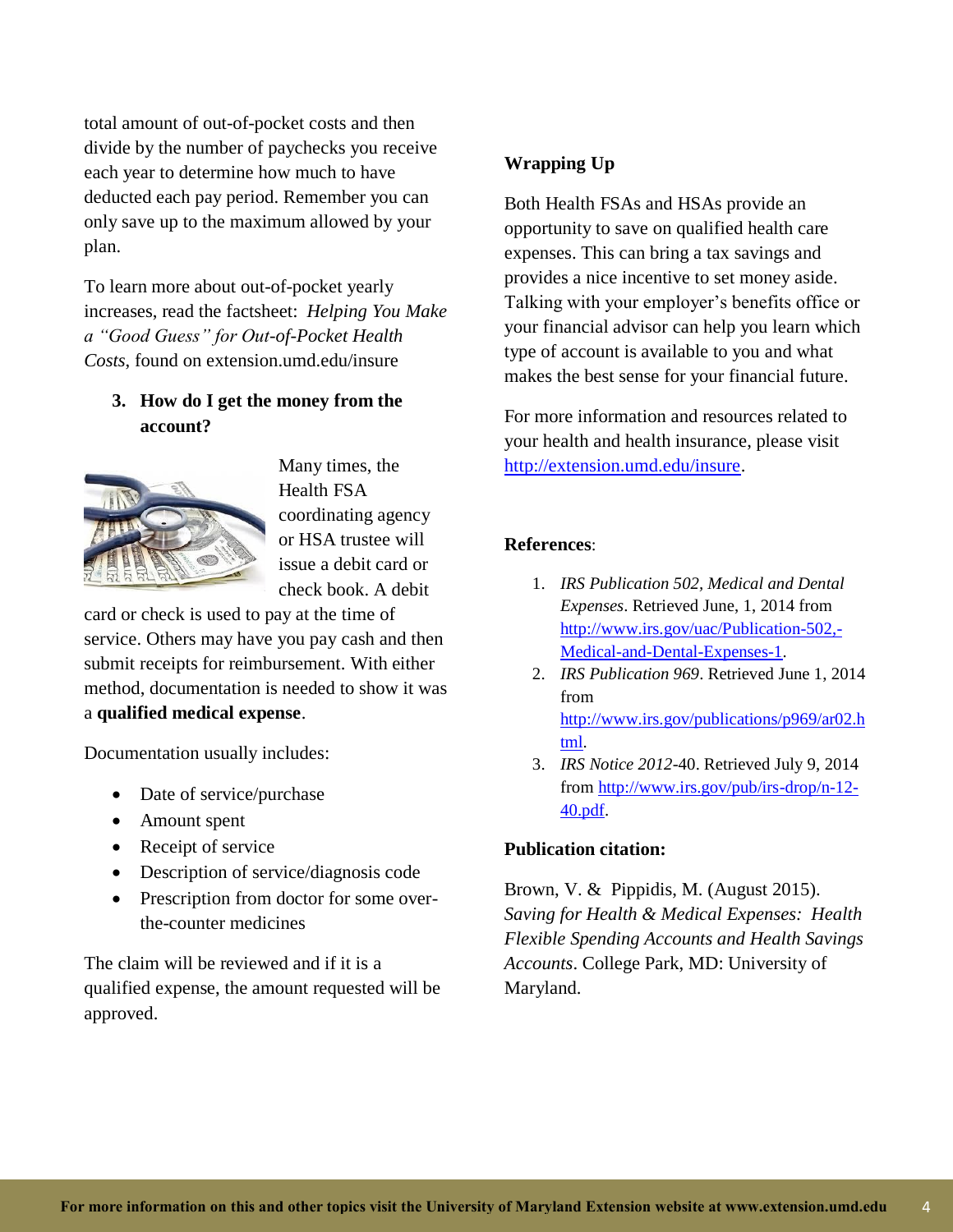|                                                                     | <b>Health Flexible Spending Account</b><br>(FSA)                                                                                                                                                                                                                                                                                                                                                                  | <b>Health Savings Account (HSA)</b>                                                                                                                                                             |
|---------------------------------------------------------------------|-------------------------------------------------------------------------------------------------------------------------------------------------------------------------------------------------------------------------------------------------------------------------------------------------------------------------------------------------------------------------------------------------------------------|-------------------------------------------------------------------------------------------------------------------------------------------------------------------------------------------------|
| Who can open the<br>account?                                        | The employer on behalf of the employee                                                                                                                                                                                                                                                                                                                                                                            | The employee or employer as long as<br>the employee is enrolled in an HSA-<br>eligible health insurance plan.                                                                                   |
| Who can contribute?                                                 | Employee                                                                                                                                                                                                                                                                                                                                                                                                          | Employers, employee/account holder or<br>any third party                                                                                                                                        |
| Who owns the<br>account?                                            | Employee but unspent money goes back<br>to the employer at the end of the year.                                                                                                                                                                                                                                                                                                                                   | Employee/account holder                                                                                                                                                                         |
| Is there an annual<br>contribution limit?                           | Yes. The IRS allows up to a certain limit<br>each year per employee but your<br>employer can set a lower amount, The<br>limit set each year is adjusted for<br>inflation. <sup>3</sup> If you and your partner work<br>for the same organization, each can<br>contribute up to the allowed amount in an<br>FSA. <sup>4</sup><br>For more information go to:<br>http://www.irs.gov/publications/p969/ar0<br>2.html | Yes. The IRS allows up to certain<br>limits each year. It is adjusted for<br>inflation each year. For more<br>information on these, go to<br>http://www.irs.gov/publications/p969/ar<br>02.html |
| Do unused funds<br>carry over to the next<br>year?                  | If your employer allows it, up to \$500 can<br>be carried over.                                                                                                                                                                                                                                                                                                                                                   | Yes                                                                                                                                                                                             |
| Can you take the<br>funds with you if you<br>change jobs or retire? | N <sub>o</sub>                                                                                                                                                                                                                                                                                                                                                                                                    | Yes                                                                                                                                                                                             |
| Do you fund the<br>account using pre-tax<br>dollars?                | Yes                                                                                                                                                                                                                                                                                                                                                                                                               | Yes                                                                                                                                                                                             |

# **Table 1**: **Key Differences between Health FSA and HSA Accounts**